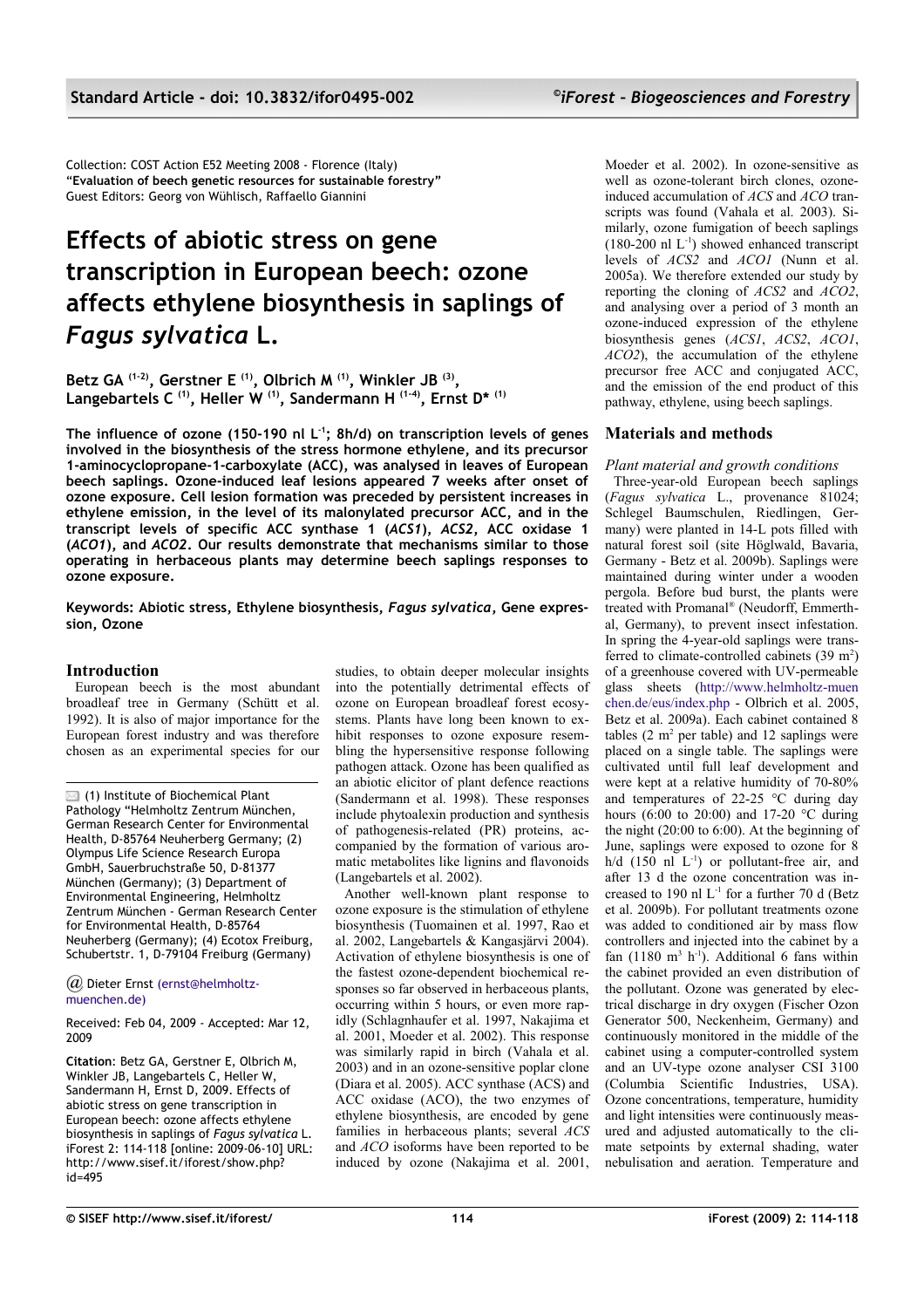<span id="page-1-0"></span>**Tab. 1** - Sequences of primers (5'-3') used for quantitative real-time RT-PCR.

| Gene             | Acc. nr.                 | <b>Forward primer</b> | Reverse primer        |
|------------------|--------------------------|-----------------------|-----------------------|
| ACSI             | AJ420188                 | GGTCTTCACTGAAGGTCTTG  | CTGCTCTTTGAGTAGGTGAC  |
| ACS2             | AY705445                 | TCCAAACCGCATAGTCATGG  | TGGTGAGGGCACAAGAAAAG  |
| ACO1             | AJ420190                 | CTGGTGGGATCATCTTACTC  | CAATAGAATGGCGCATAGGG  |
| ACO <sub>2</sub> | AM062963                 | GAAGGAAGTGTGACATAGCT  | GAAAACCCTT CTTCTTGTAG |
| $26S$ rRNA       | $\overline{\phantom{a}}$ | CGGCTCTTCCTATCATTGTG  | AACCTGTCTCACGACGGTCT  |

humidity were as described above, and no artificial light exposure was used. At sunny days maximum light intensities were 30 kLux. To minimize changes of ozone concentrations aeration was only opened at a temperature of 28 °C. In addition to the water nebulisation two tables were flooded with water up to 4 cm. Watering of saplings was carried out with deionized water using an automatically droplet watering system (250 ml/d/pot). No additional nutrient supply was carried out. Pest control against beech scale was carried out weekly by hand to spare beneficial insects like larvae of lacewings and hover flies. Thrips were fought off with predatory mites and predatory bugs (Sautter & Stepper, Ammerbuch, Germany). Two to three leaves were collected for RNA analysis from four ozone-treated and four control saplings at 15 different time points beginning at the onset of the ozone treatment (days: 0, 2, 6, 11, 16, 21, 27, 34, 41, 48, 55, 62, 69, 76, 83). The leaves were immediately frozen in liquid  $N_2$  and stored at -80 °C until further analyses.

#### *Isolation of RNA and cDNA transcription*

Total RNA, was isolated according to the protocol described by Kiefer et al. 2000, treated with RQ1 DNAse (Promega, Mannheim, Germany) and quantified photometrically (NanoDrop system; Kisker, Steinfurt, Germany). For cDNA synthesis, 5 µg of total RNA (14.5  $\mu$ L), 1  $\mu$ L of dNTP (10 mM) and 1  $\mu$ L of oligo-dT<sub>(15)</sub> primer (5  $\mu$ g  $\mu L^{-1}$ ) was used for first-strand cDNA synthesis. Reverse transcription was carried out for 4 h at 42 °C using Superscript II reverse transcriptase, according to the manufacturer- 's instructions (Invitrogen, Karlsruhe, Germany).

## *Cloning of homologous beech cDNA for* ACS2 *and* ACO2

To obtain the putative cDNA sequence *ACS2* from beech, degenerated primers were designed based on conserved coding regions identified from a multiple sequence alignment from different plants using MULTAL-IN (Corpet 1988). Eight identical PCR reactions  $(25 \text{ µL})$  were prepared containing 2.5  $\mu$ L reaction buffer (10x), 1  $\mu$ L MgCl<sub>2</sub> (50 mM), 0.5 µL dNTP (10 mM), 0.5 µL (10 µM) of degenerate forward (5'-TCTTTCAR-GAYTATCATGGMTTGCC-3') and reverse (5'-GGGVTTCCCTGGMYTYAGRGTYG-GC-3') primer,  $0.2$   $\mu$ L cDNA, and  $0.1$   $\mu$ L Taq Polymerase (Invitrogen). In the subsequent PCR reaction (1 cycle at 94 °C for 3 min; 35 cycles at 94 °C for 30 s; 45-60 °C for 50 s;  $72 \text{ °C}$  for 1 min), a temperature gradient was applied to optimise primer annealing. PCR products were cloned into pGEM-T Easy (Promega) and sequenced using an ABI3100 sequencer (Applied Biosystems, Darmstadt, Germany). The resulting cDNA sequence was published under the NCBI accession number AY705445. The cloned *ACO2* (Acc. Nr. AM062963) was derived from a recently published ozone-induced cDNA library of beech leaves (Olbrich et al. 2005).

## *Quantitative real-time RT-PCR (qRT-PCR)*

qRT-PCR was performed in a volume of 12.5 µL of SYBR Green ROX kit (ABgene, Hamburg, Germany), 0.5 µL gene-specific forward primer (10  $\mu$ M), 0.5  $\mu$ L gene-specific reverse primer (10  $\mu$ M - [Tab. 1\)](#page-1-0), 0.5  $\mu$ L cDNA and 11  $\mu$ L H<sub>2</sub>O, using an ABIPrism 7700 Sequence Detector (Applied Biosystems, Darmstadt, Germany). The PCR conditions were as follows: 1 cycle at 50 °C for 2 min and at 95 °C for 10 min; 40 cycles at 95 °C for 15 sec and at 60 °C for 1 min (Betz et al. 2009a). As an internal reference, *26S rRNA* was used, and the relative expression ratio (R) was calculated according to the "Delta-delta" method (eqn. 1):

$$
R = \frac{2^{ACT\ target (control-sample)}}{2^{ACT\ reference (control-sample)}}
$$

## *Determination of ethylene emission and concentrations of ACC*

For ethylene determination, single fresh leaves from 12 saplings were analysed directly upon harvest (days: 1, 3, 6, 15, 20, 24, 29, 35, 42, 49, 65, 63, 70, 77, 84) as described previously (Nunn et al. 2005a) and determination of free and conjugated ACC from leaf material of 9 pooled saplings (days: 0, 2, 6, 11, 16, 21, 27, 34, 41, 48, 55,

<span id="page-1-1"></span>**Fig. 1** - Ozone-induced leaf lesions in leaves of European beech saplings. Classification is as in [Tab. 2.](#page-2-0)

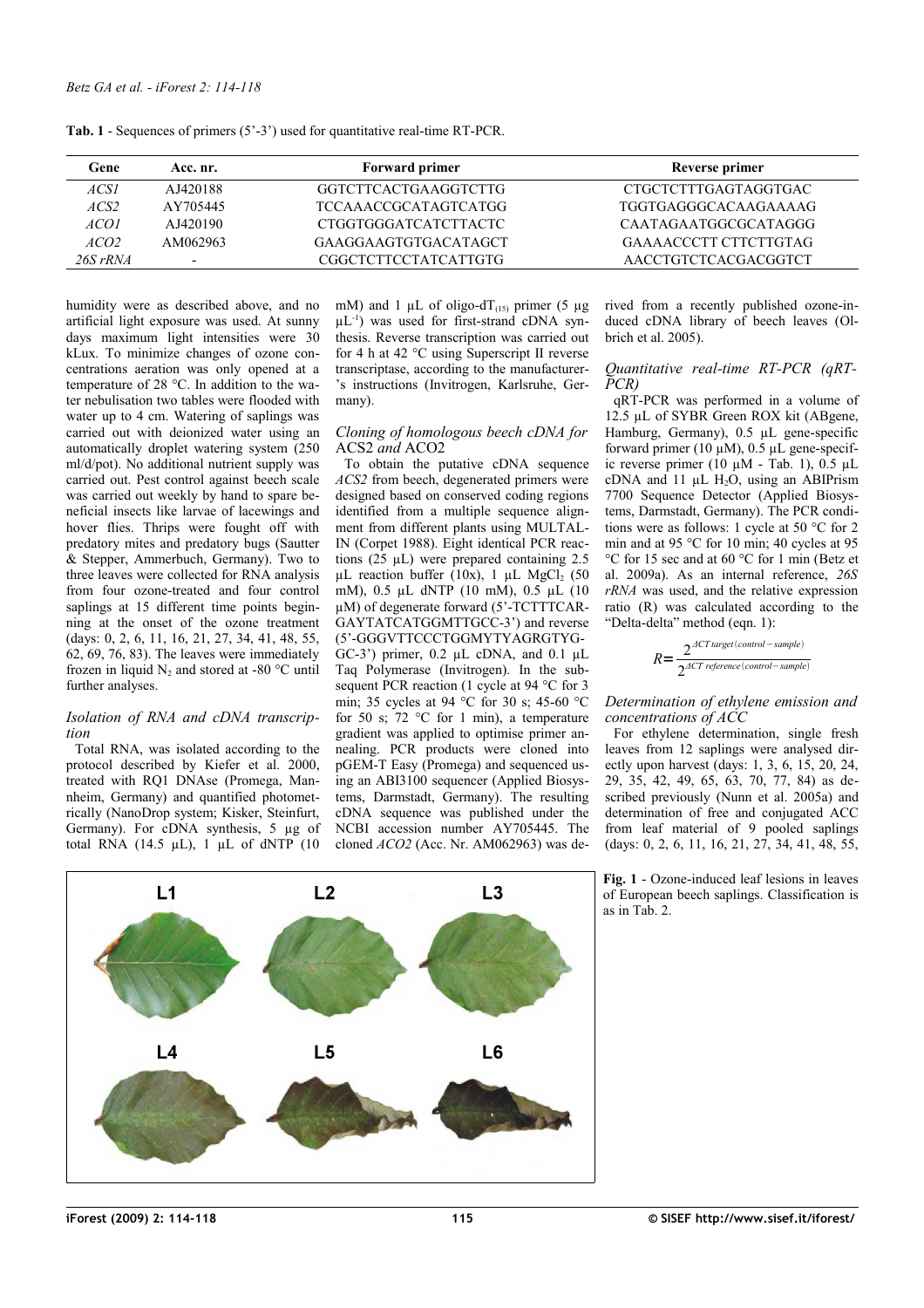<span id="page-2-0"></span>**Tab. 2** - Classification of ozone symptoms in leaves of European beech saplings.

| Level          | <b>Symptoms</b>                         |  |
|----------------|-----------------------------------------|--|
| L1.            | No visible lesions                      |  |
| L <sub>2</sub> | Single punctual lesions                 |  |
| L3             | Many small lesions all over the         |  |
|                | lamina                                  |  |
|                | I.4 About 50% lesions of the lamina     |  |
|                | 1.5 About 70% lesions of the lamina     |  |
|                | (leaves started to roll up)             |  |
|                | 1.6 More then 90% lesions of the lamina |  |
|                | (leaves were shed)                      |  |

62, 59, 76, 83) was performed according to Tuomainen et al. (1997).

# **Results**

Treatment of beech saplings with ozone  $(150-190 \text{ nl L}^{-1})$  led to visible leaf symptoms that were classified into six symptom levels [\(Fig. 1,](#page-1-1) [Tab. 2\)](#page-2-0). Lesions occurred on the upper leaf surface 42-49 d after the onset of treatment [\(Fig. 2\)](#page-2-2). At the end of the experiment, ozone-treated saplings started to shed the leaves. Nine out of the 12 treated saplings developed severe symptoms, whereas control saplings did not show any damage. Ethylene emission is a frequent ozone response in plants, and it correlates with leaf injury and cell death (Moeder et al. 2002, Nunn et al. 2005a). To analyse details of ozone-induced ethylene biosynthesis in our experiment, we started the analysis using clones putatively assigned to *ACS2* and *ACO2*. Pairwise comparison of *ACS2* with nine *ACS* isoforms of tomato showed an identity of only 70%. However, CLUSTALW analysis with a homologous region of 600 bp indicated 82% identity with *ACS2* from birch, but only 70% with *ACS1*



from the same species (Vahala et al. 2003). The cloned *ACO2* from beech showed about 97% identity to the 3'-open reading frame of *ACO1* from beech (Calvo et al. 2004). *ACO2* had a 73 bp insertion in the C-terminal coding region compared to *ACO1,* which resulted in a protein sequence extension of 12 amino acids. This allowed us to design a specific primer for *ACO2* for qRT-PCR studies. For the known *ACO1* of beech we did not find such isoform specificity. Therefore, we could not exclude the possibility that the expression data for *ACO1* may mirror the more strongly expressed *ACO2*.

*ACS1* expression increased with the onset of ozone fumigation, then decreased, and increased again with increasing ozone concentration from 150 nL  $L^{-1}$  to 190 nL  $L^{-1}$  [\(Fig.](#page-2-1) [3\)](#page-2-1). *ACS2* showed the highest expression level of all the genes analysed in this study, about 20 orders of magnitude higher then *ACS1* [\(Fig. 3](#page-2-1) - please note the different graduation for the relative gene expression charts). *ACO1* showed the lowest induction rate of all the genes related to ethylene biosynthesis, and a second increase was observed for *ACO1* and *ACO2* after the ozone <span id="page-2-2"></span>concentration was increased [\(Fig. 3\)](#page-2-1). The time-dependence of the expression levels of *ACO2* and *ACO1* were comparable, although the *ACO2* levels were much higher [\(Fig. 3\)](#page-2-1). In contrast to what was observed with *ACS* isoforms, levels of *ACO* isoform transcripts did not increase when the macroscopic lesions appeared [\(Fig. 3\)](#page-2-1).

Free and conjugated ACC, the precursor molecules of ethylene, were regularly analysed at 15 time points throughout the 83 d ozone fumigation period [\(Fig. 4a](#page-3-0)). Leaf material of 9 ozone-treated and 9 control saplings were pooled and analysed. As the small saplings should not loss more then 1/10 of their leaves, which might mimic pest attack and no ozone effects, single sapling analyses could not be carried out. Levels of both metabolites increased in the course of fumigation, although to different extents. The highest concentration of free ACC was about  $20$  nmol  $g^{-1}$  fw, whereas conjugated ACC reached 175 nmol  $g^{-1}$  fw on day 62, and then decreased. Control values of free and conjugated ACC were below 0.56 and 6.9 nmol g -1 fw, respectively, throughout the experiment [\(Fig. 4a](#page-3-0)). Interestingly, conjugated



# Time after onset of ozone fumigation (d)

<span id="page-2-1"></span>**Fig. 3** - Quantitative real-time RT-PCR analysis of *ACS1*, *ACS2*, *ACO1* and *ACO2* gene transcripts in total RNA isolated from ozone-treated leaves of European beech. 4-year-old European beech saplings were fumigated with ozone (150-190 nl L<sup>-1</sup>, 8 h/d, 83 d); n: 4 saplings,  $\pm$ SEM; (\*): increasing the ozone concentration from 150 nl L<sup>-1</sup> to 190 nl L<sup>-1</sup>; (\*\*): first ozone-induced leaf lesions.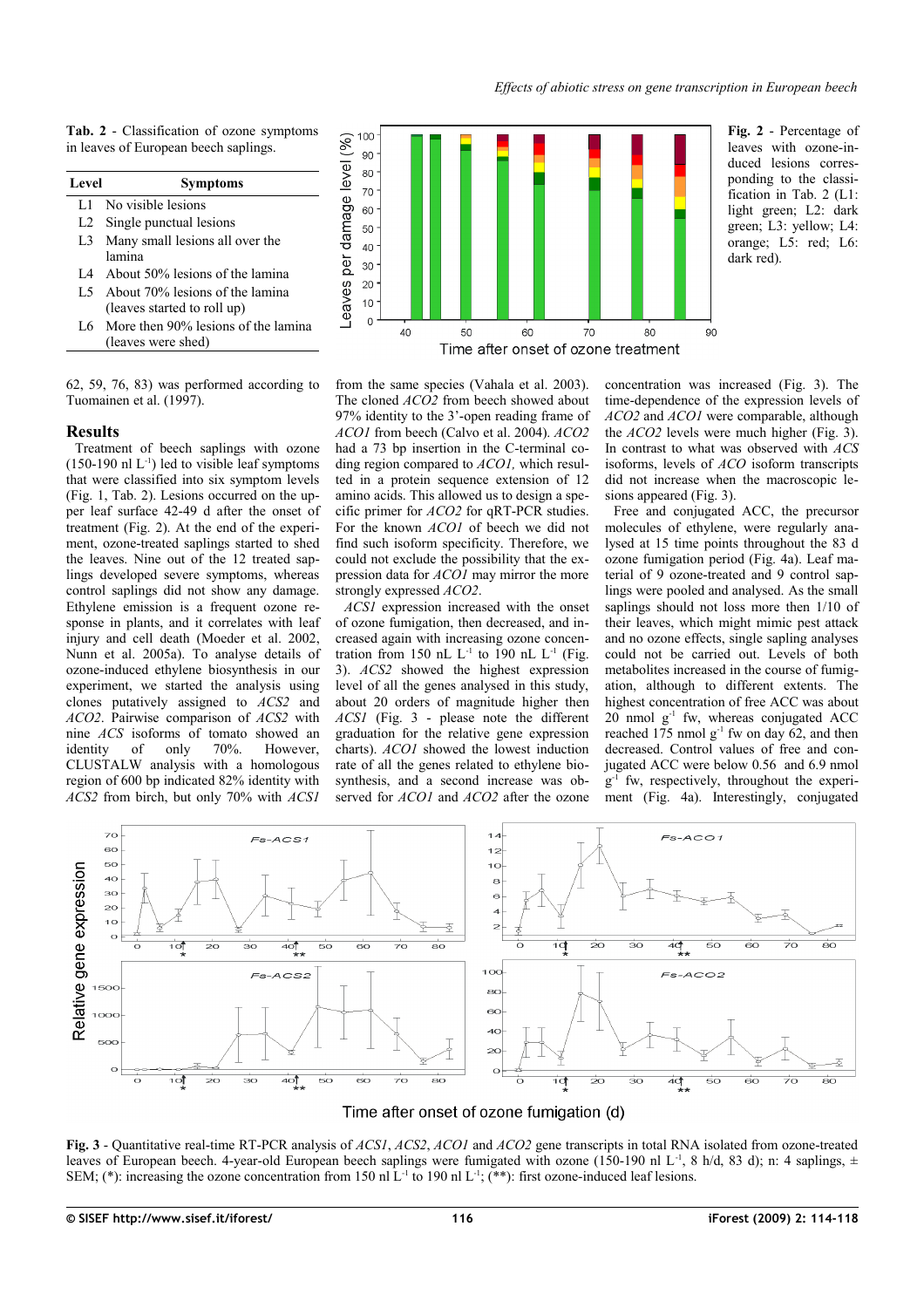

<span id="page-3-0"></span>**Fig. 4** - (a) Accumulation of free and conjugated ACC in leaves of control and ozone-treated 4-year-old European beech saplings (150-190 nl  $L^{-1}$ , 8 h/d, 83 d); leaf material of 9 ozone-treated and 9 control saplings was pooled;  $\downarrow$  = first ozone-induced leaf lesions. (b) Boxplot diagram of the mean ethylene emission of ozone-treated 4-year-old European beech saplings (150-190 nl L-1, 8 h/d, 83 d). The upper, middle and lower margins of the plot correspond to 75%, 50% and 25% percentiles of the monitoring; n: 12 saplings; (\*): first ozone-induced leaf lesions.

ACC rapidly increased with the first appearance of macroscopic lesions [\(Fig. 4a](#page-3-0)).

Ethylene emission was analysed from freshly harvested leaves of 12 saplings. The absolute amount of ethylene produced as well as the time course of expression varied greatly between different saplings. Nevertheless, a box blot analysis revealed an apparent correlation between ozone fumigation and ethylene emission [\(Fig. 4b](#page-3-0)).

# **Discussion**

Young beech saplings are considered as relatively sensitive to the pollutant ozone, although genetic variabilities are known (Langebartels et al. 1997, Grams et al. 1999, Nunn et al. 2005b, Betz et al. 2009a). The ozone concentration used in this study resulted in an AOT40 value of about 96  $\mu$ l L<sup>-1</sup> h<sup>-1</sup>, which is comparable with previous studies (Nunn et al. 2005a, Nunn et al. 2005b). However it has to kept in mind that a newly developed ozone flux model might be a better risk assessment approach for European forest trees (Matyssek et al. 2007, Paoletti et al. 2008). There is some information indicating that ozone-induced leaf damage in beech saplings is linked to the formation of ethylene (Langebartels et al. 1997, Nunn et al. 2005a). In the present study, we showed that the ozone-induced production of ethylene differed widely from tree to tree, but nevertheless could be correlated with the extent of leaf damage and the appearance of ozone symptoms 42 d after onset of ozone exposure  $(190 \text{ nl } L^{-1}$  - [Fig. 4b](#page-3-0)). Similar strong variation in ethylene formation and symptom development among individuals of a plant species has been reported in herbaceous plants (Mehlhorn & Wellburn 1987, Tamaoki et al. 2003). However, in contrast to the rapid induction of ethylene production

in herbaceous plants (Nakajima et al. 2001, Moeder et al. 2002), production was remarkably delayed in beech and displayed a markedly longer persistence [\(Fig. 4b](#page-3-0)). This is consistent with findings recently published by other investigators (Nunn et al. 2005a).

Previous studies with herbaceous plants have shown that the levels of free and conjugated ACC increase upon ozone exposure (Moeder et al. 2002). Moreover, in 60-yearold beech trees exposed to two times the ambient ozone levels, conjugated ACC was induced only in shade leaves, but not sun leaves (Nunn et al. 2005a). In the present greenhouse study with 4-year-old beech saplings, the maximum levels of free and conjugated ACC, as well as maximal ethylene production, occurred about 9 weeks after the onset of ozone exposure  $(190 \text{ nl } L^{-1}$ ; 8 h/d -[Fig. 4\)](#page-3-0). This delayed increase in ACC may be explained by the fact that beech is better equipped to detoxify ozone than the herbaceous tomato plant (Tuomainen et al. 1997, Moeder et al. 2002). As the leaves of young beech saplings more closely resemble the sun leaves rather than the shade leaves of a mature tree, this difference in response may reflect an ontogenetic effect. There is also increasing evidence that juvenile trees may differ in physiology and, therefore, in ozone responses compared to mature trees (Matyssek & Sandermann 2003, Nunn et al. 2005b).

Previous studies with herbaceous plants have also shown that ozone-induced ethylene emission is regulated by differential transcription of the *ACS* and *ACO* genes (Tuomainen et al. 1997, Moeder et al. 2002). We have analysed the transcript levels of two previously known genes (*ACS1*, *ACO1)*, as well as two genes (*ACS2*, *ACO2)* cloned here for the first time. Up-regulation of *ACS2* transcription was delayed compared to that of *ACS1*. However, the relative gene expression was more than 1000-fold and was the highest of all transcripts analysed in this study [\(Fig. 3\)](#page-2-1). A delayed up-regulation of *ACS2* compared to *ACS1* has also been shown in tomato after a single ozone pulse (Nakajima et al. 2001). Tomato *ACS1*, however, was much more strongly induced compared to *ACS2* (Nakajima et al. 2001). Interestingly, *ACS2* was also up-regulated in sun leaves of adult European beech in an open-air fumigation site in the presence of ozone at two times the ambient level (Jehnes et al. 2007). In a previous study with beech saplings, *ACS2* was up-regulated by a factor of only 150 when exposed to ozone at 200 nL L<sup>-1</sup> from September to October (Nunn et al. 2005a). The reason for this difference in induction factor is not obvious. As the present study was carried out from June to September, it may indicate the influence of light conditions, including UV radiation, which have not been considered so far. In 1 year-old clonal birch plants, *ACS1* was induced in all clones irrespective of ozone tolerance or sensitivity, whereas *ACS2* was induced exclusively in sensitive clones (Vahala et al. 2003). Thus, 4-year-old beech saplings can be classified as ozone-sensitive. This idea is further supported by the absence of free SA in sensitive birch clones (Vahala et al. 2003), as well as in beech saplings (Betz et al. 2009b). *ACO1* and *ACO2* were strongly induced at the onset of ozone treatment  $(150-190 \text{ nL L}^{-1})$ , but decreased upon continuous exposure [\(Fig. 3\)](#page-2-1). Ozone induction of *ACO1* and *ACO2* transcripts has also been reported recently in leaves of 3-yearold beech saplings (Olbrich et al. 2005, Nunn et al. 2005a) and in moderately ozonetolerant aspen clones in a free-air ozone fu-